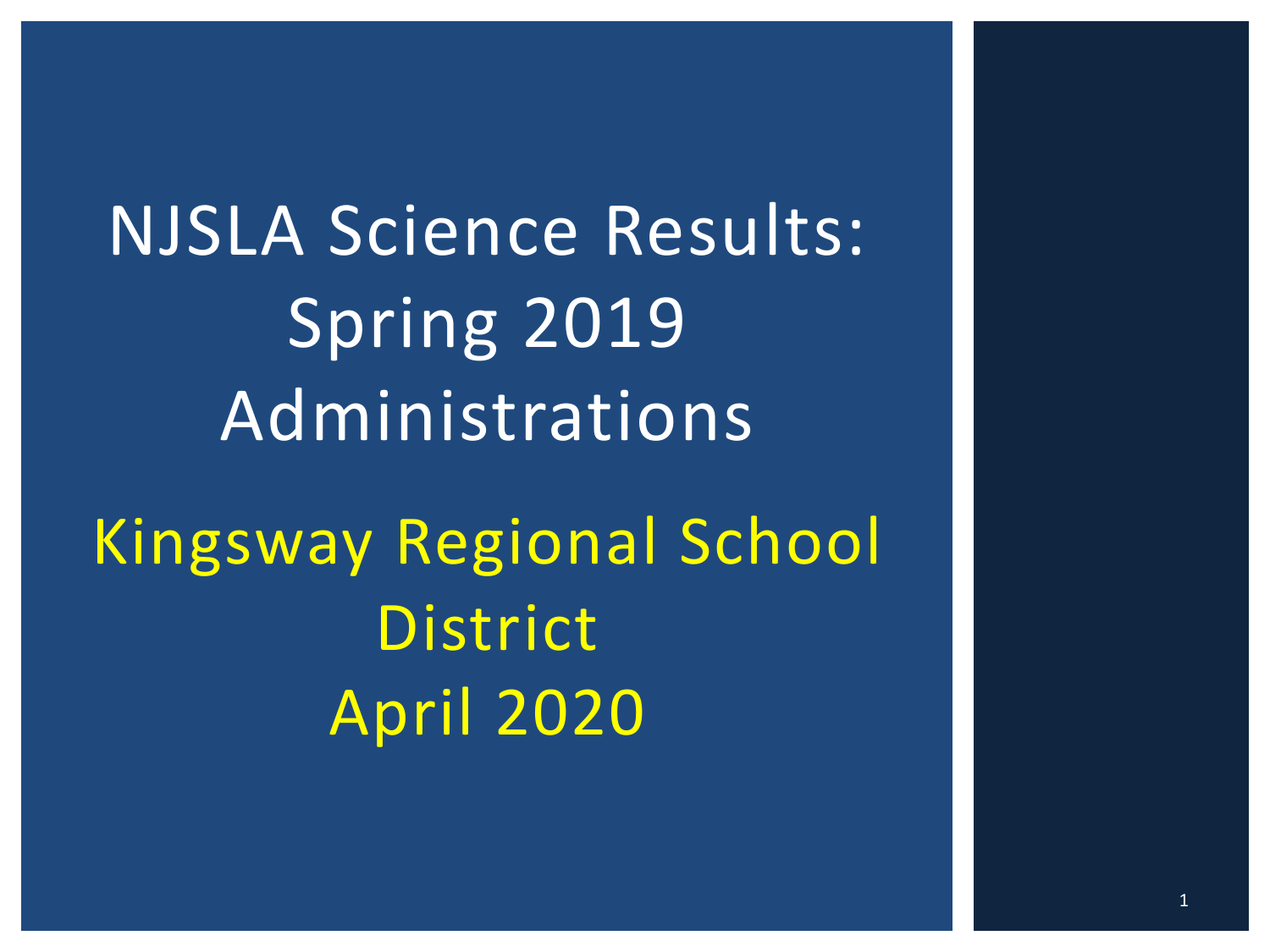## New Jersey Student Learning Assessment – Science (NJSLA-Science)

### The NJSLA-Science:

- **Is a federally required state assessment administered** to students in grades 5, 8, and 11 & provides a snapshot of student performance on the New Jersey Student Learning Standards for Science (NJSLS-Science).
- **Iour Set Is significantly different from the New Jersey** Assessment of Skills and Knowledge (NJ ASK) because NJSLS-Science are more rigorous standards and NJSLA-Science focuses on the application of science knowledge and skills rather than memorization of content.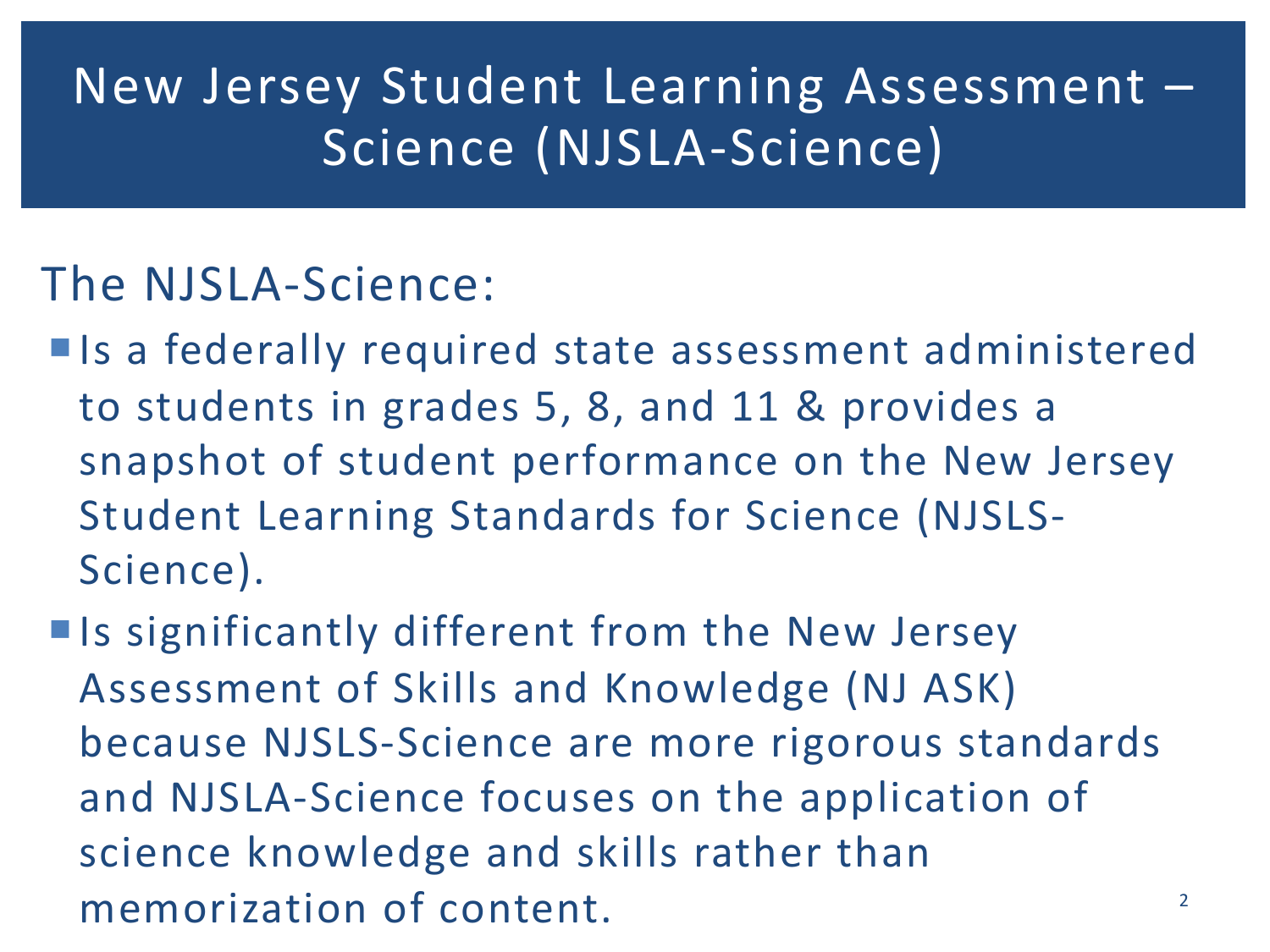### Why did we need a new test?

- A new test was needed to measure the State's new, more rigorous science standards (NJSLS-Science) that are informing classroom instruction.
- The NJSLS-Science standards were adopted by the State in 2014. The timeline for transition to the new standards for districts required full implementation in grades 6-12 by September 2016 and full implementation in grades K-5 by September 2017.
- ¡NJQSAC for school year 2021-2022 will be the first year in which results from the NJSLA-Science will be factored into NJQSAC, utilizing the results from the 2020-2021 administration of the assessment.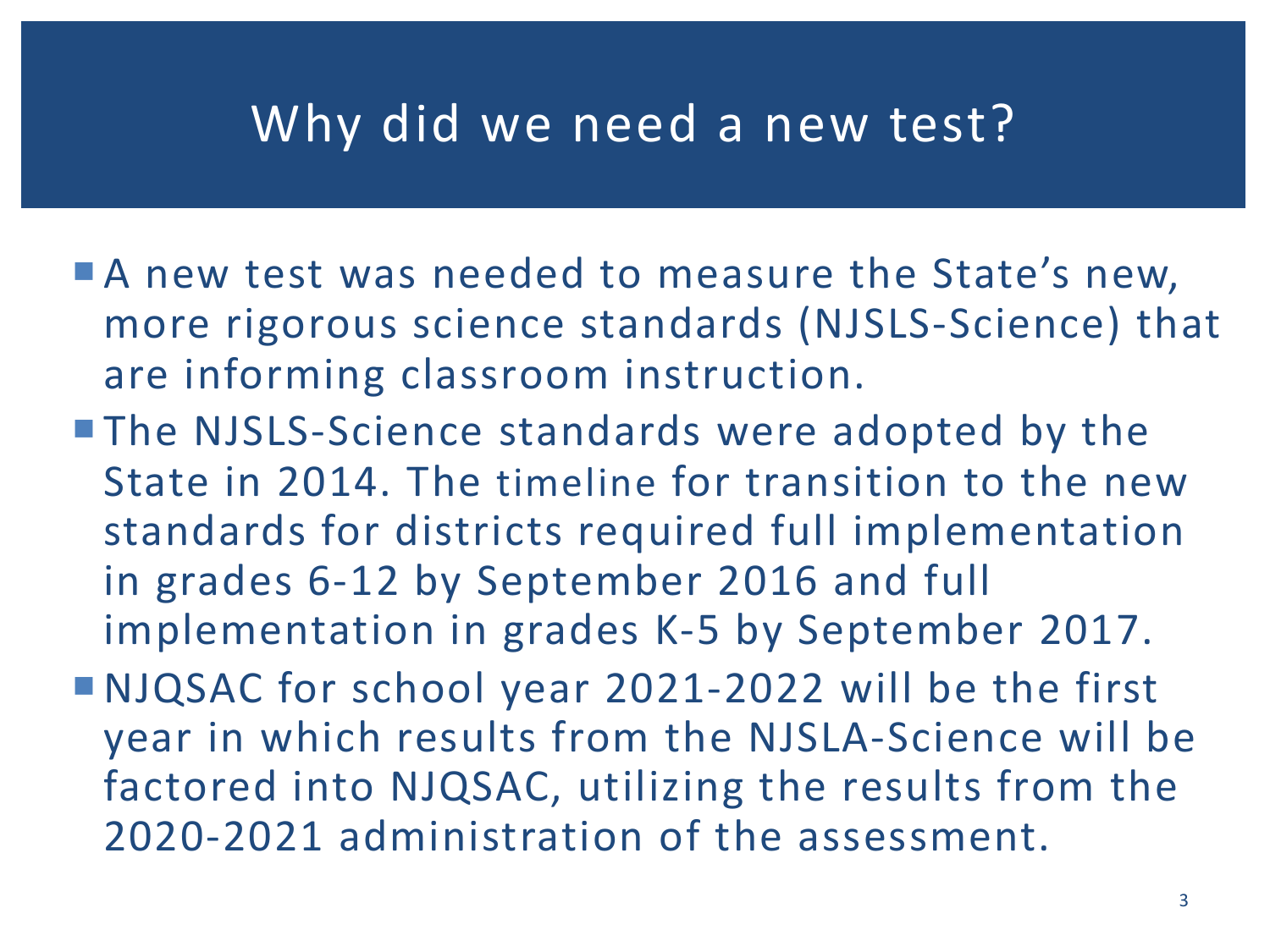### Why do NJSLA-Science scores look different from those of the previous state science tests?

- **The NJSLA-Science assessment reflects new expectations** outlined in the new science standards, the NJSLS-Science, which focuses on the application of science knowledge and skills.
- **The prior assessment, New Jersey Assessment of Skills and** Knowledge (NJ ASK), emphasized the memorization of content.
- **The NJSLA Science Assessment assesses the following** Domains and Practices:
	- ¡ **DOMAINS:** Earth & Space Science, Life Science, & Physical Science
	- **PRACTICES:** Investigating, Sensemaking, & Critiquing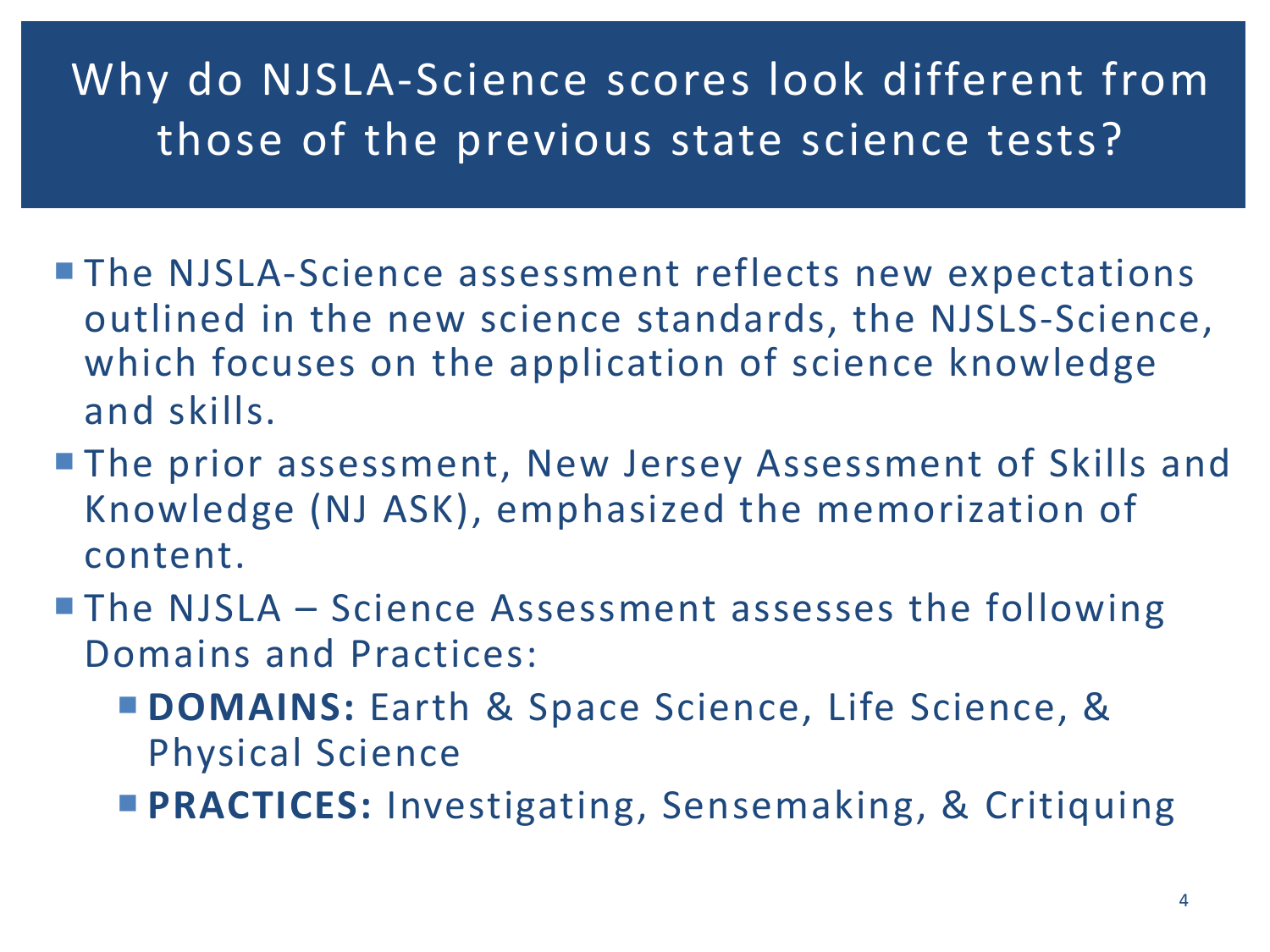#### **Comparison of Kingsway Regional School District's Spring 2019 NJSLA Administrations Science to New Jersey Percentages for 2019**

| Grade        | District | <b>State</b> | <b>District</b> | Level 1, Level 1, Level 2, Level 2, Level 3, Level 3, Level 4, Level 4,<br><b>State</b> | <b>District</b> | <b>State</b> | <b>District</b> | <b>State</b> |
|--------------|----------|--------------|-----------------|-----------------------------------------------------------------------------------------|-----------------|--------------|-----------------|--------------|
| $\mathbf{8}$ | 20.2     | 35.7         | 51.8            | 44.5                                                                                    | 20.8            | 15.3         | 7.1             | 4.5          |
| 11           | 30.2     | 49.0         | 31.8            | 23.6                                                                                    | 29.7            | 19.5         | 8.3             | 7.8          |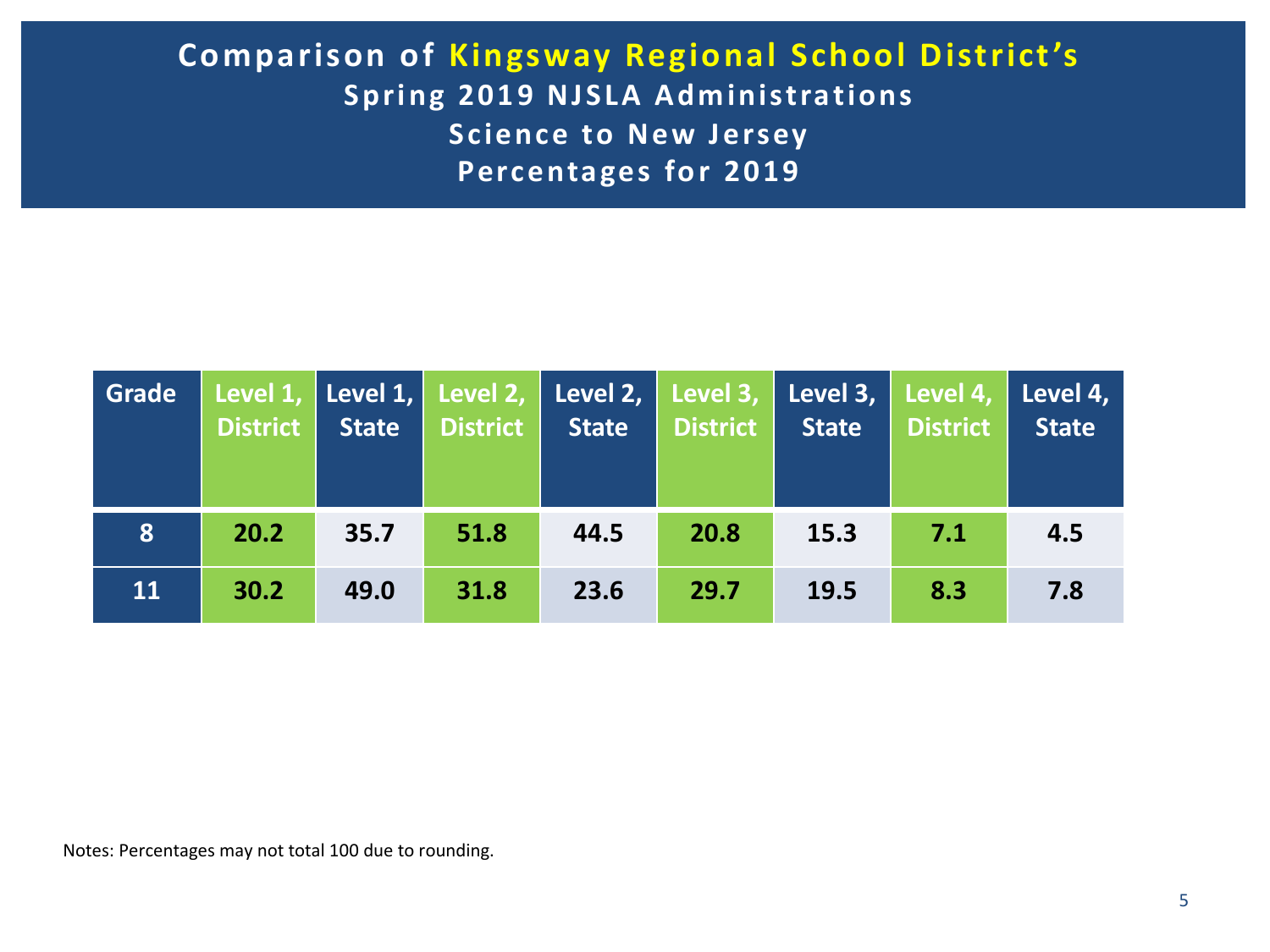#### **Kingsway Regional School District's Number of Students Tested in Spring 2019 NJSLA Administrations Science**

| <b>Grade</b> | <b>Students Tested 2019</b> |
|--------------|-----------------------------|
| 8            | 490                         |
| 11           | 424                         |
| <b>Total</b> | 914                         |

Note: "Students Tested" represents individual valid test scores for Science.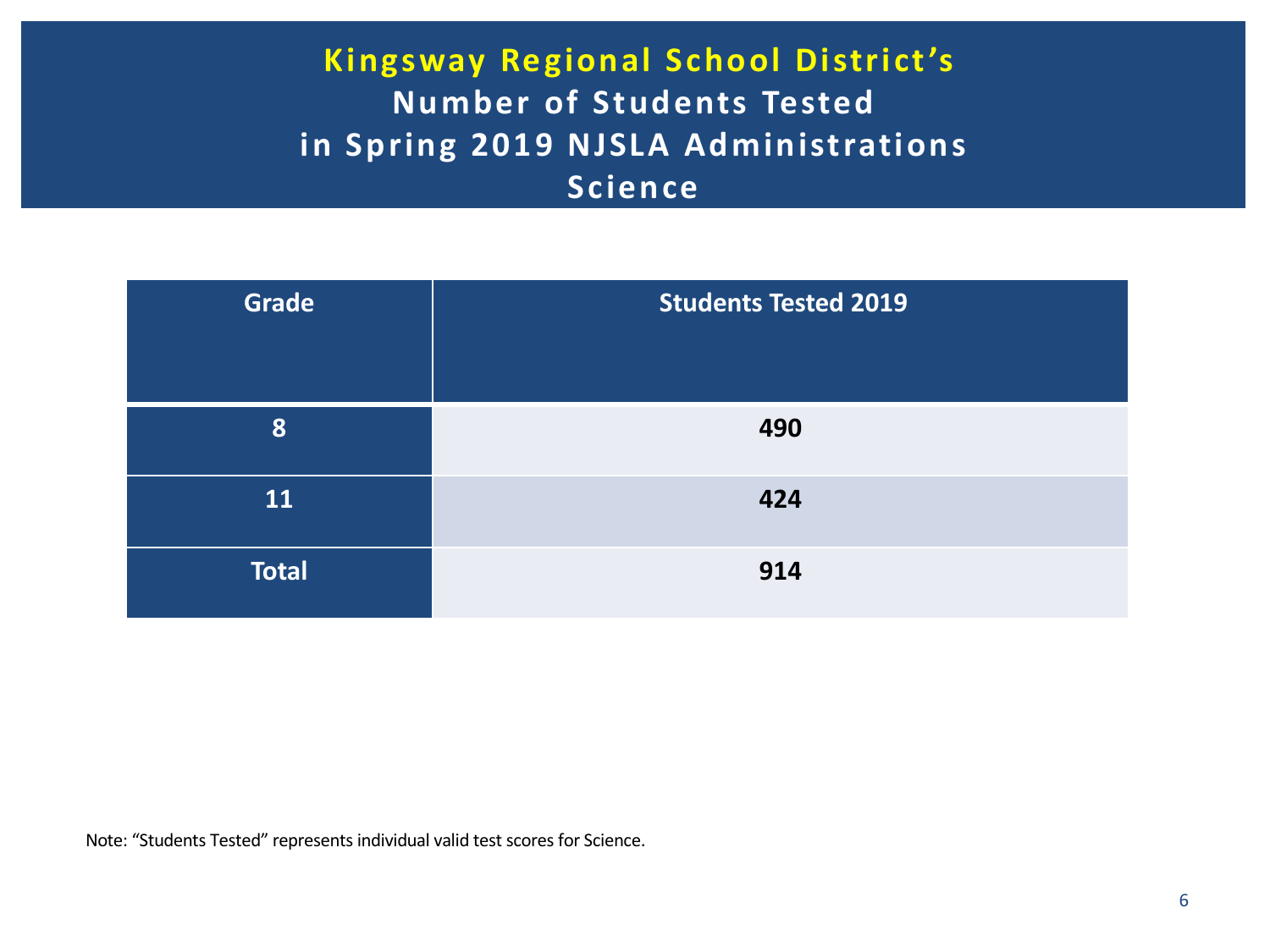#### **Kingsway Regional School District's 2019 Spring NJSLA School- & Grade-Level Outcomes Science Grade 8 - Percentages**

|             | Level 1 | Level 2 | Level 3 | Level 4 | $%$ of<br>students at<br><b>Level 3 &amp; 4</b> |
|-------------|---------|---------|---------|---------|-------------------------------------------------|
| <b>KRMS</b> | 20.2    | 51.8    | 20.8    | 7.1     | 27.9                                            |
| <b>KRHS</b> | 30.2    | 31.8    | 29.7    | 8.3     | 38.0                                            |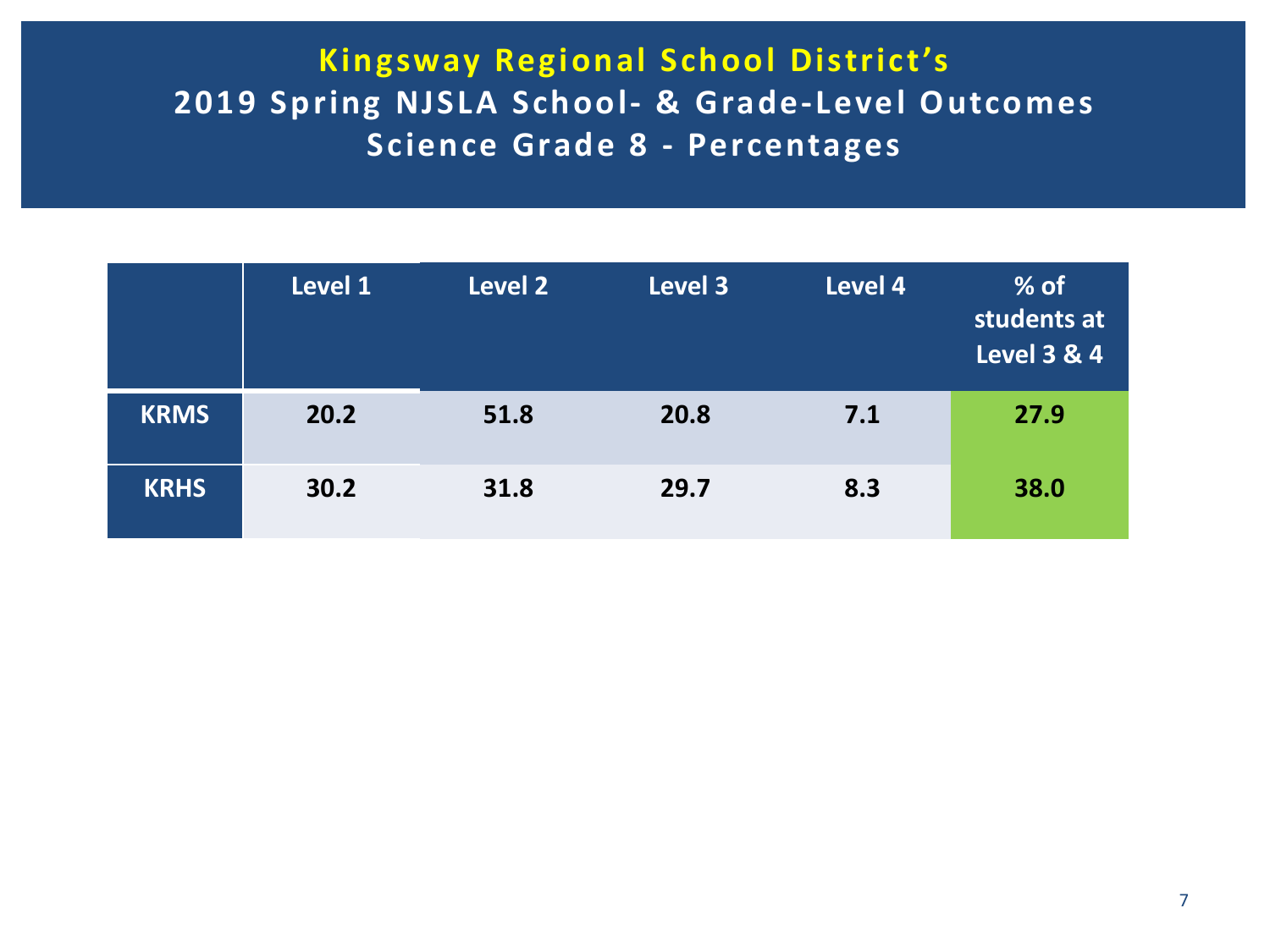**Comparison of KRMS & KRHS 's Spring 2019 Administration Science Percentages in 2019**

| <b>Grade</b> | Level 1,<br><b>School</b> | Level 1,<br><b>District</b> | Level 2,<br><b>School</b> | Level 2,<br><b>District</b> | Level 3,<br><b>School</b> | Level 3,<br><b>District</b> | Level 4,<br><b>School</b> | Level 4,<br><b>District</b> |
|--------------|---------------------------|-----------------------------|---------------------------|-----------------------------|---------------------------|-----------------------------|---------------------------|-----------------------------|
| 8            | 20.2                      | 24.8                        | 51.8                      | 42.6                        | 20.8                      | 24.9                        | 7.1                       | 7.7                         |
| 11           | 30.2                      | 24.8                        | 31.8                      | 42.6                        | 29.7                      | 24.9                        | 8.3                       | 7.7                         |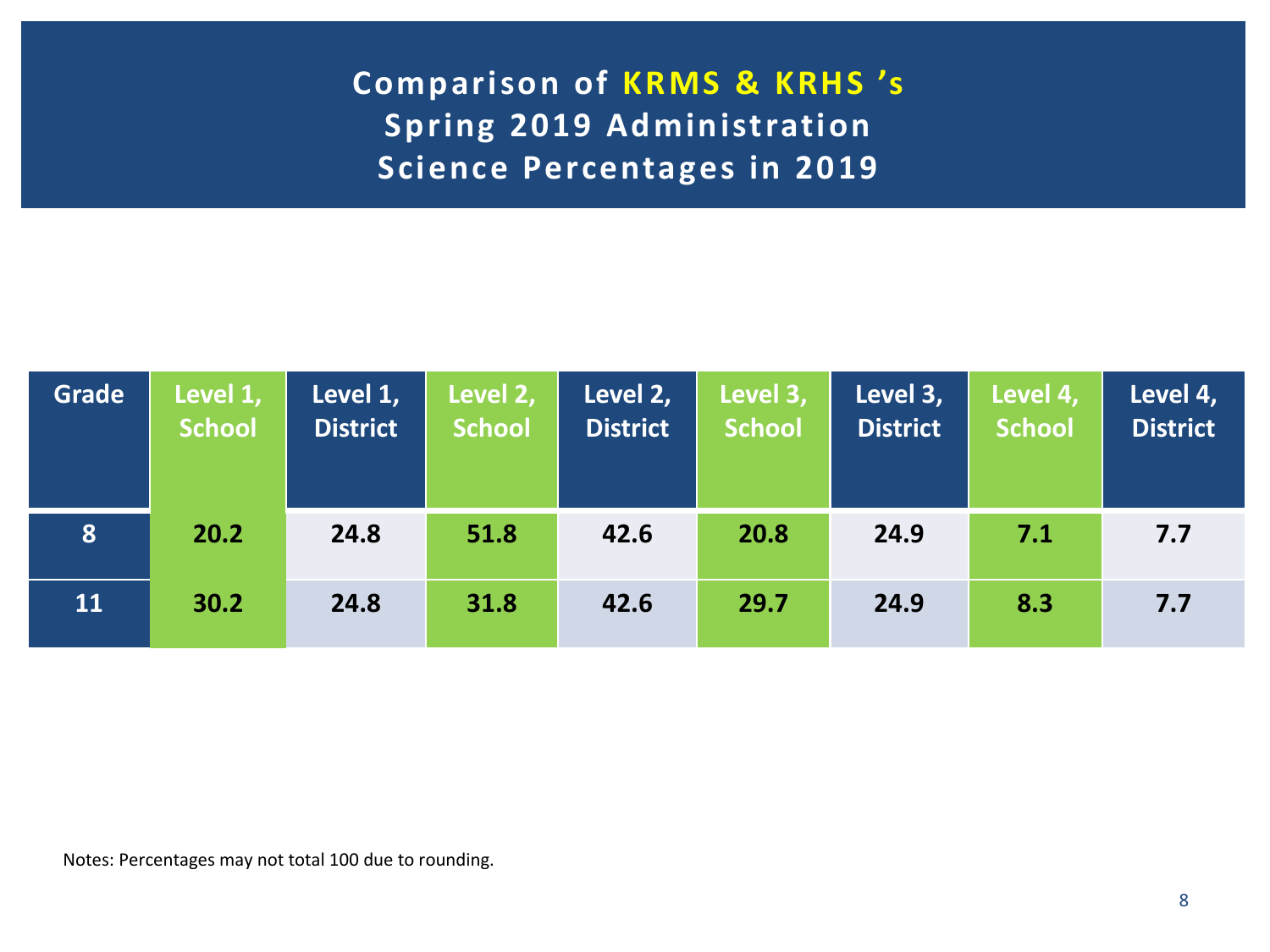# Subgroup Percent Proficient Total District – Percentages

**Science Performance by Race Subgroup** 

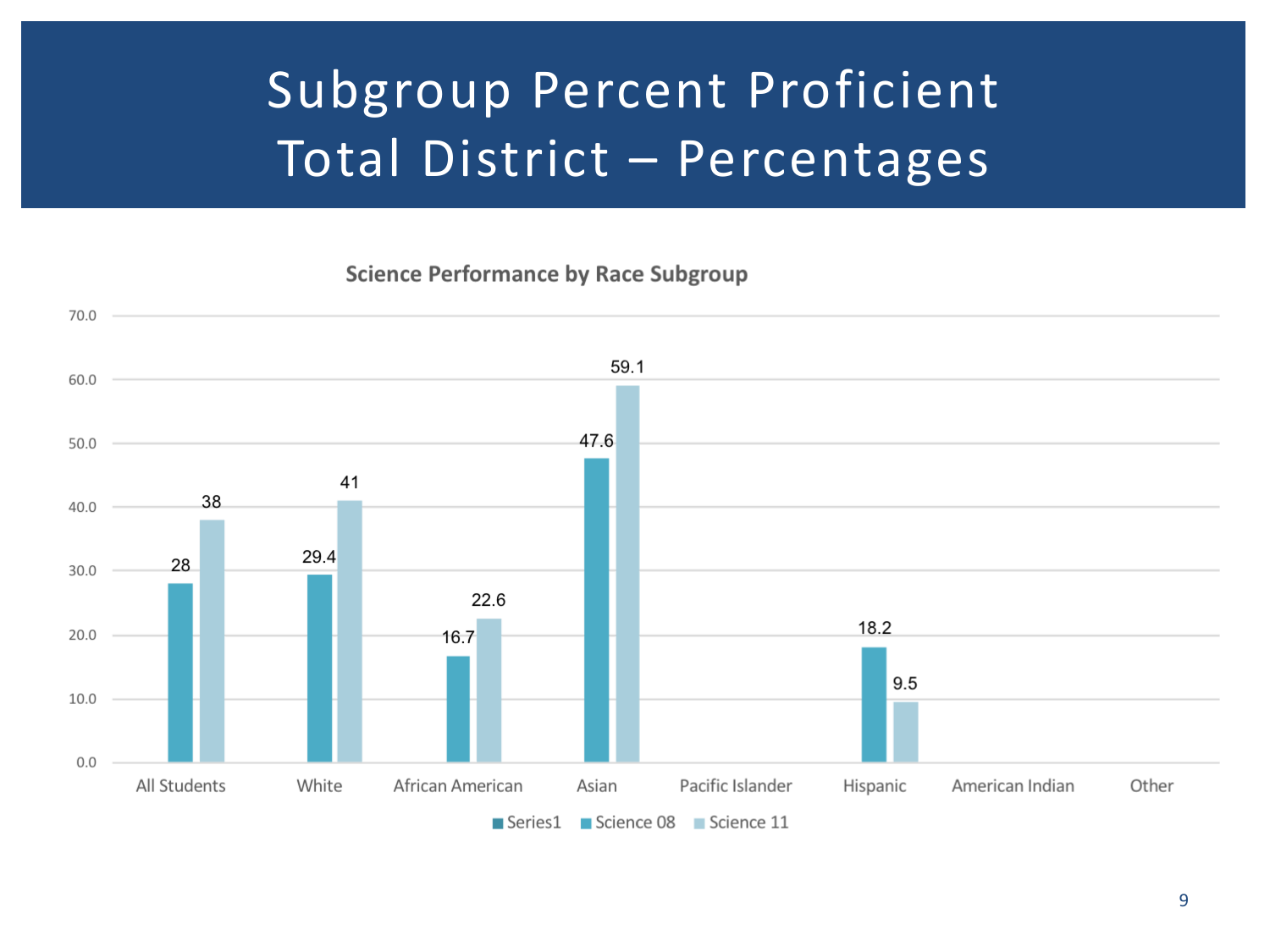## Subgroup Percent Proficient Total District – Percentages

Science Performance by IEP/504 and ED Subgroups

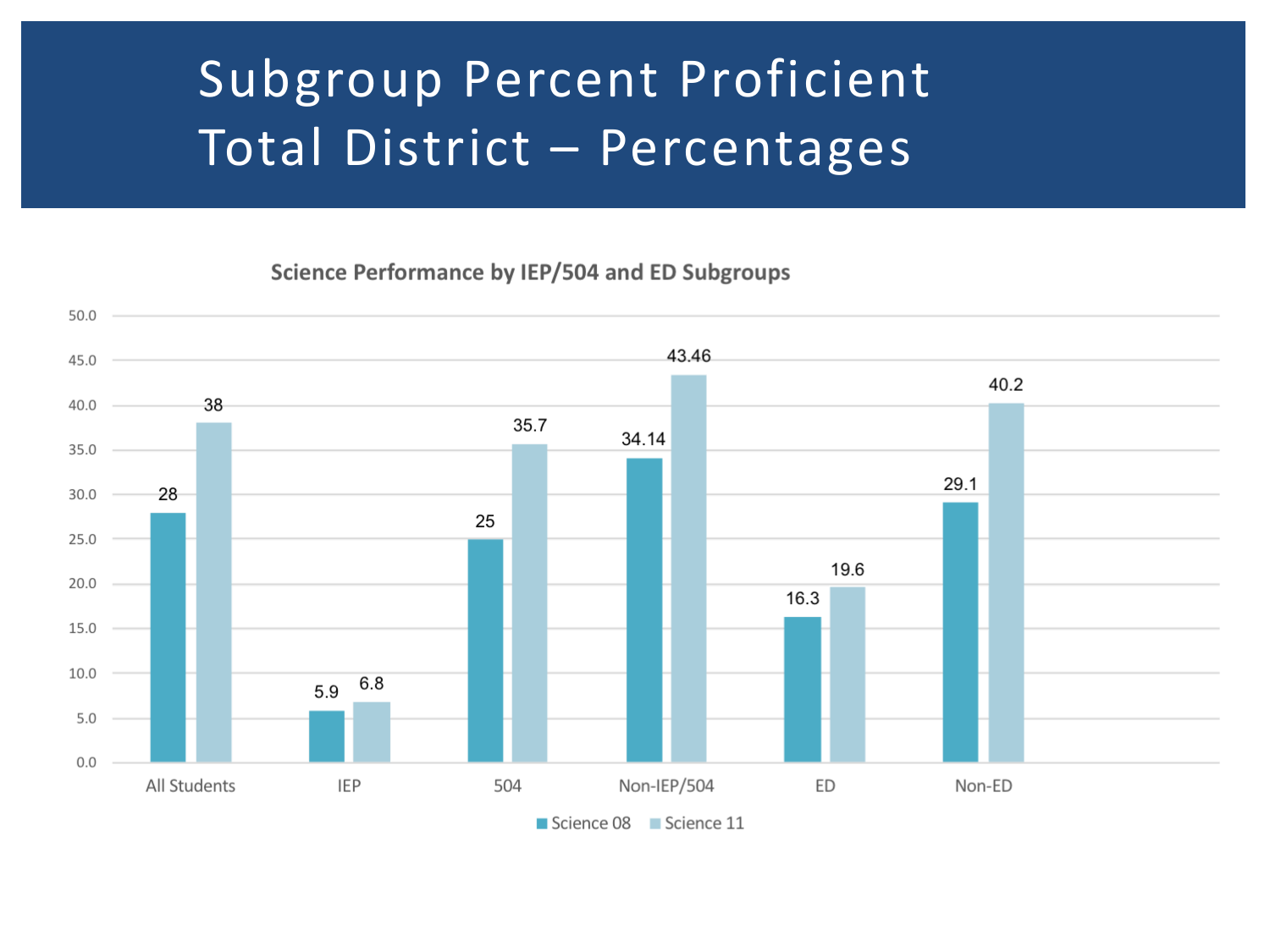### **Comparison of Kingsway Regional Middle School's Spring 2019 Administration Science to State by Domain and Practice - Percentages**

| <b>School</b>     | Earth &<br><b>Space</b><br><b>Science</b> | <b>Life Science</b> | <b>Physical</b><br><b>Science</b> | Investigating<br><b>Practices</b> | Sensemaking<br><b>Practices</b> | <b>Critiquing</b><br><b>Practices</b> |
|-------------------|-------------------------------------------|---------------------|-----------------------------------|-----------------------------------|---------------------------------|---------------------------------------|
| <b>KRMS</b>       | 63                                        | 52                  | 53                                | 51                                | 53                              | 55                                    |
| <b>State</b>      | 46                                        | 40                  | 35                                | 36                                | 38                              | 41                                    |
| <b>Difference</b> | $+17$                                     | $+12$               | $+18$                             | $+15$                             | $+15$                           | $+14$                                 |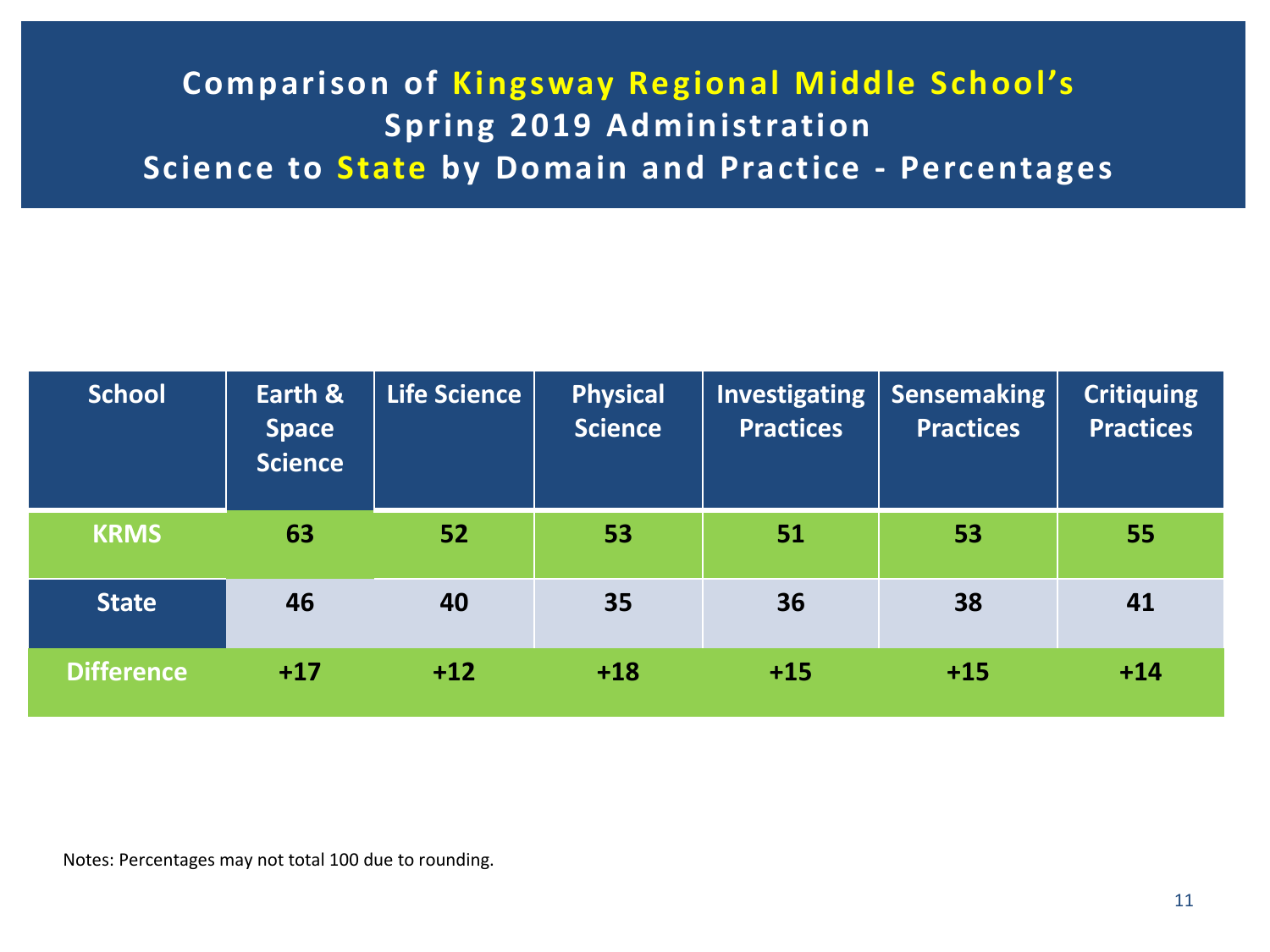### **Comparison of Kingsway Regional High School's Spring 2019 Administration Science to State by Domain and Practice- Percentages**

| <b>School</b>     | Earth &<br><b>Space</b><br><b>Science</b> | <b>Life Science</b> | <b>Physical</b><br><b>Science</b> | Investigating<br><b>Practices</b> | <b>Sensemaking</b><br><b>Practices</b> | <b>Critiquing</b><br><b>Practices</b> |
|-------------------|-------------------------------------------|---------------------|-----------------------------------|-----------------------------------|----------------------------------------|---------------------------------------|
| <b>KRMS</b>       | 68                                        | 58                  | 63                                | 63                                | 56                                     | 64                                    |
| <b>State</b>      | 47                                        | 44                  | 46                                | 46                                | 41                                     | 48                                    |
| <b>Difference</b> | $+21$                                     | $+14$               | $+20$                             | $+20$                             | $+15$                                  | $+16$                                 |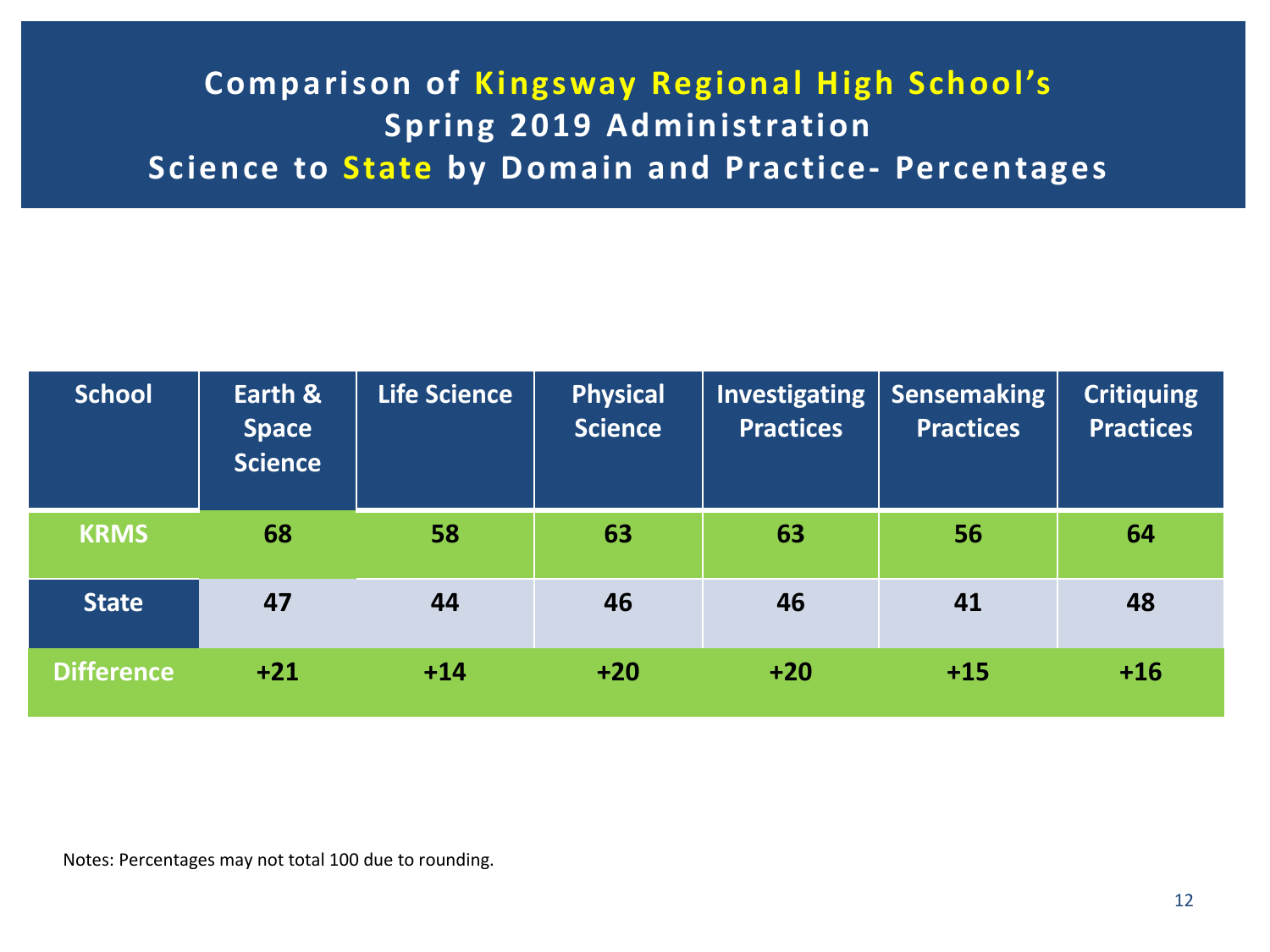## Notable Achievements

#### **KRMS**

- 8.1% above state average
	- **E** Above state average in all domains
	- Above state average in all practices
- **KRHS** 
	- 10.1% above state average
		- **Above state average in all domains**
		- Above state average in all practices

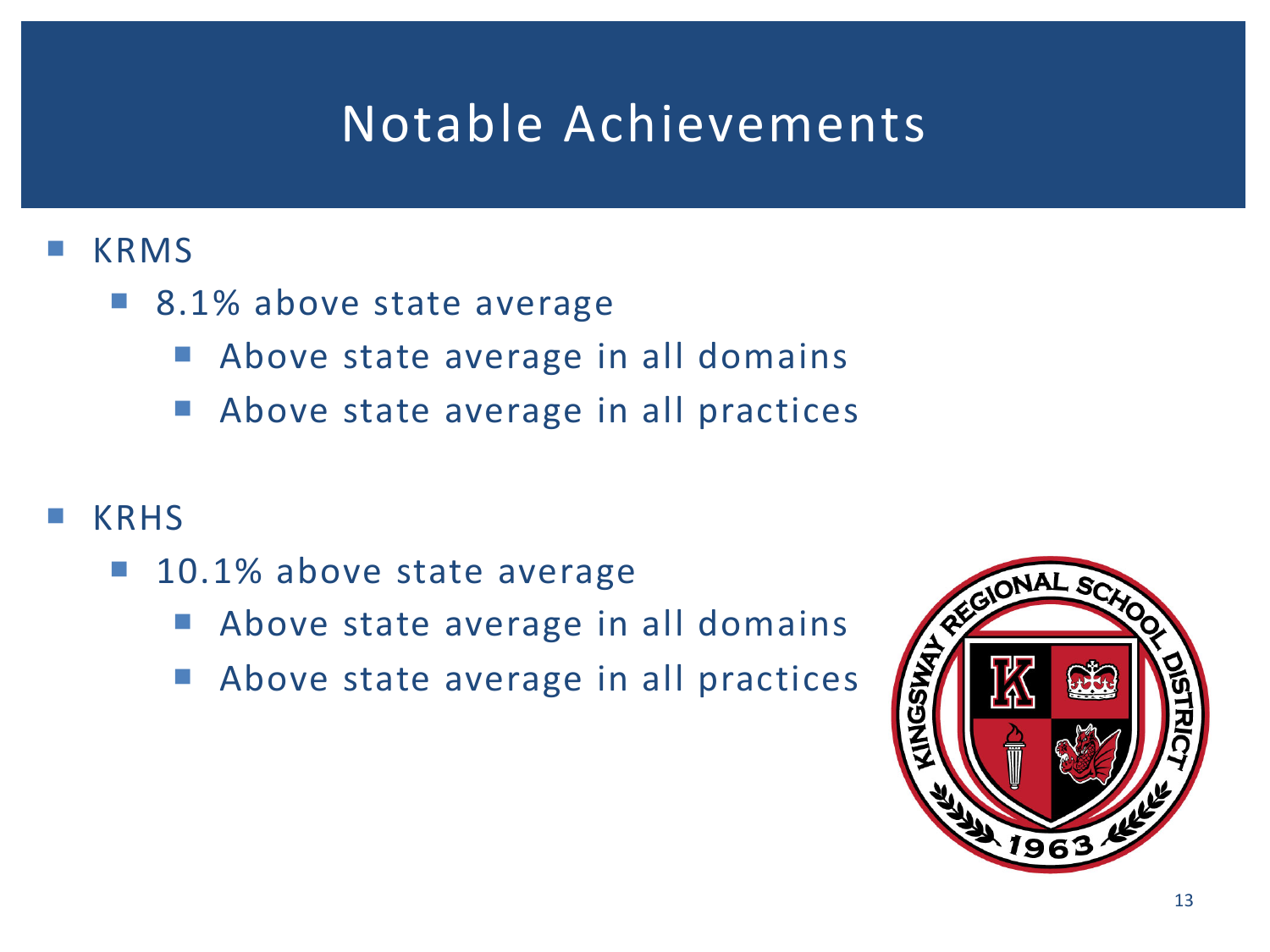### Next Steps

- The NJSLA-Science data will be used to evaluate the district's science curriculum and school and classroom instruction.
	- **This data, in combination with classroom level data** collected can feedback on students' strengths and weaknesses with particular skills.
- The reports will be used as a catalyst for conversation and exploration of questions such as, but not limited to;
	- § *What do the patterns in the data suggest about the curricular alignment and the current science sequencing?*
	- § *What do the patterns in the data suggest about the allocation of time*

*and resources to our science program?*

§ *What do the patterns in the data suggest about the effectiveness of our program for our subgroups?*  $14$